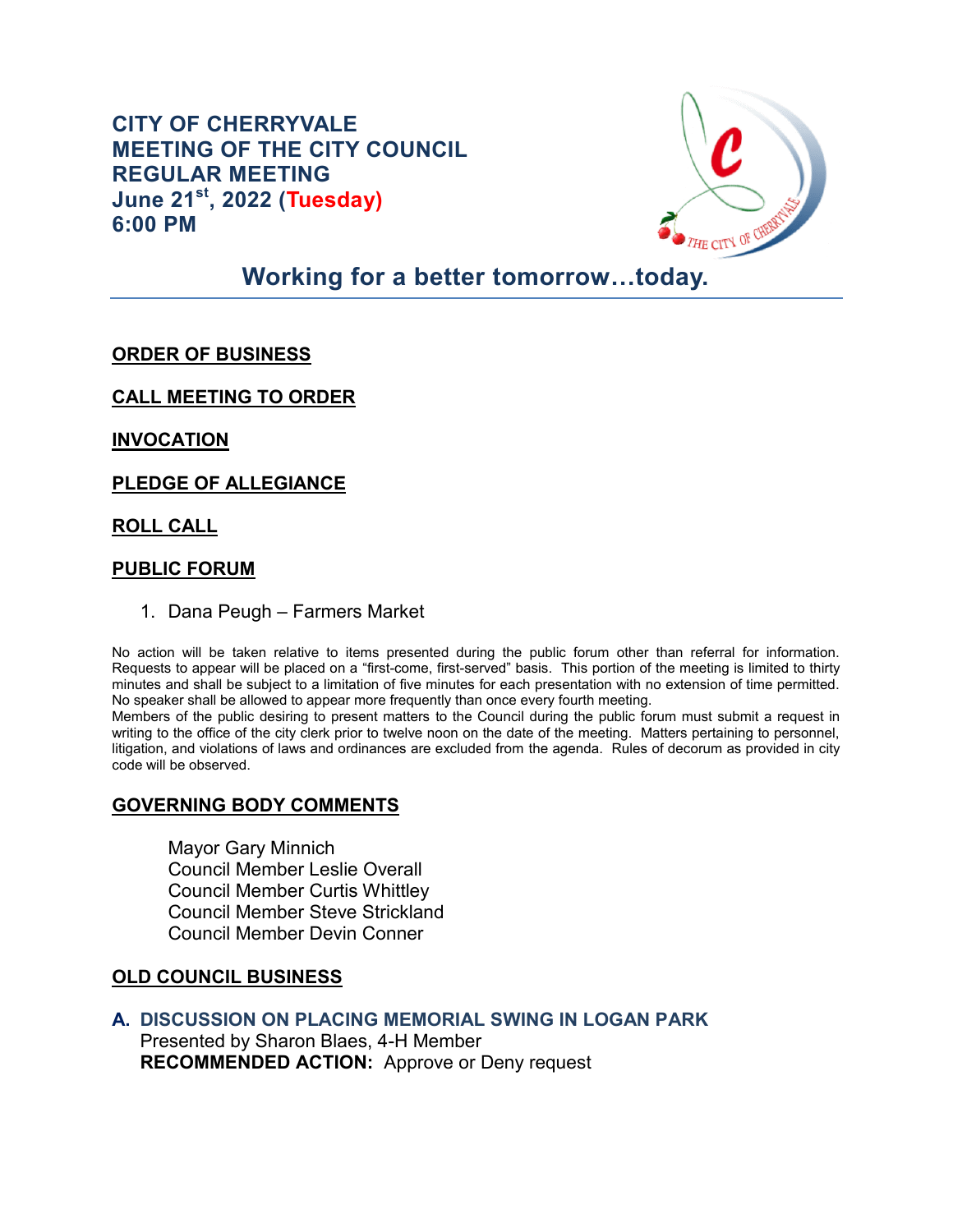## **NEW COUNCIL BUSINESS**

- **A. APPROVE RESOLUTION 22-7 STRUCTURE UNSAFE AND UNFIT FOR HUMAN HABITATION AT 226 W. 2nd** Presented by Jonathan Booe, City Administrator **RECOMMENDED ACTION:** Approve Resolution 22-7 as presented
- **B. APPROVE RESOLUTION 22-8 STRUCTURE UNSAFE AND UNFIT FOR HUMAN HABITATION AT 529 E. 1st**

Presented by Jonathan Booe, City Administrator **RECOMMENDED ACTION:** Approve Resolution 22-8 as presented

**C. PERMISSION TO HAY AND MAINTAIN SMELTER GROUNDS**

Presented by Jason Adkinson **RECOMMENDED ACTION:** Approve or deny request as presented

### **D. UPDATE ON BUCKET TRUCK**

Presented by Jonathan Booe, City Administrator **RECOMMENDED ACTION:** N/A

### **E. CONSENT AGENDA**

Presented by Gary Minnich, Mayor

**RECOMMENDED ACTION:** Approve the consent agenda as presented:

1. Appropriations and Payroll Ord. No. 22-06-10 **\$113,557.58** 

#### a. Approval of Purchases over \$5,000

- 
- i. Cherryvale Library Treasurer \$ 17,038.02<br>ii. Green Environmental (Trash Service) \$ 17,158.99 ii. Green Environmental (Trash Service)  $$ 17,158.99$ <br>iii. Evergy (Electricity)  $$ 6,950.43$
- 
- iii. Evergy (Electricity)<br>iv. People State Bank (Payroll Taxes) \$ 8568.75 iv. People State Bank (Payroll Taxes) \$ 8568.75<br>v. KPERS (Retirement ) \$ 5.644.10
- v. KPERS (Retirement ) \$ 5,644.10
- vi. Chemquest (pool chemicals) \$ 5,639.00

- 2. Approval of the minutes for the June 6, 2022 regular Meeting*.*
- 3. Cereal Malt Beverage License Application
	- a. Food Mart (Shiva Food & Fuel, LLC), 100 N. Liberty St.

### **DEPARTMENT HEAD REPORTS**

- 1. City Administrator, Jonathan Booe
- 2. City Clerk, Karen Davis
- 3. Fire Chief, Joe Rexwinkle
- 4. Police Chief, Jimmy Holt
- 5. Public Works, Mike Passauer

## **INFORMATIONAL ITEMS**

- 1. City Hall will be closed on Monday July  $4<sup>th</sup>$ , for Independence Day
- 2. Next City Council Meeting Tuesday, July  $5<sup>th</sup>$ , 2022, at 6:00 p.m.